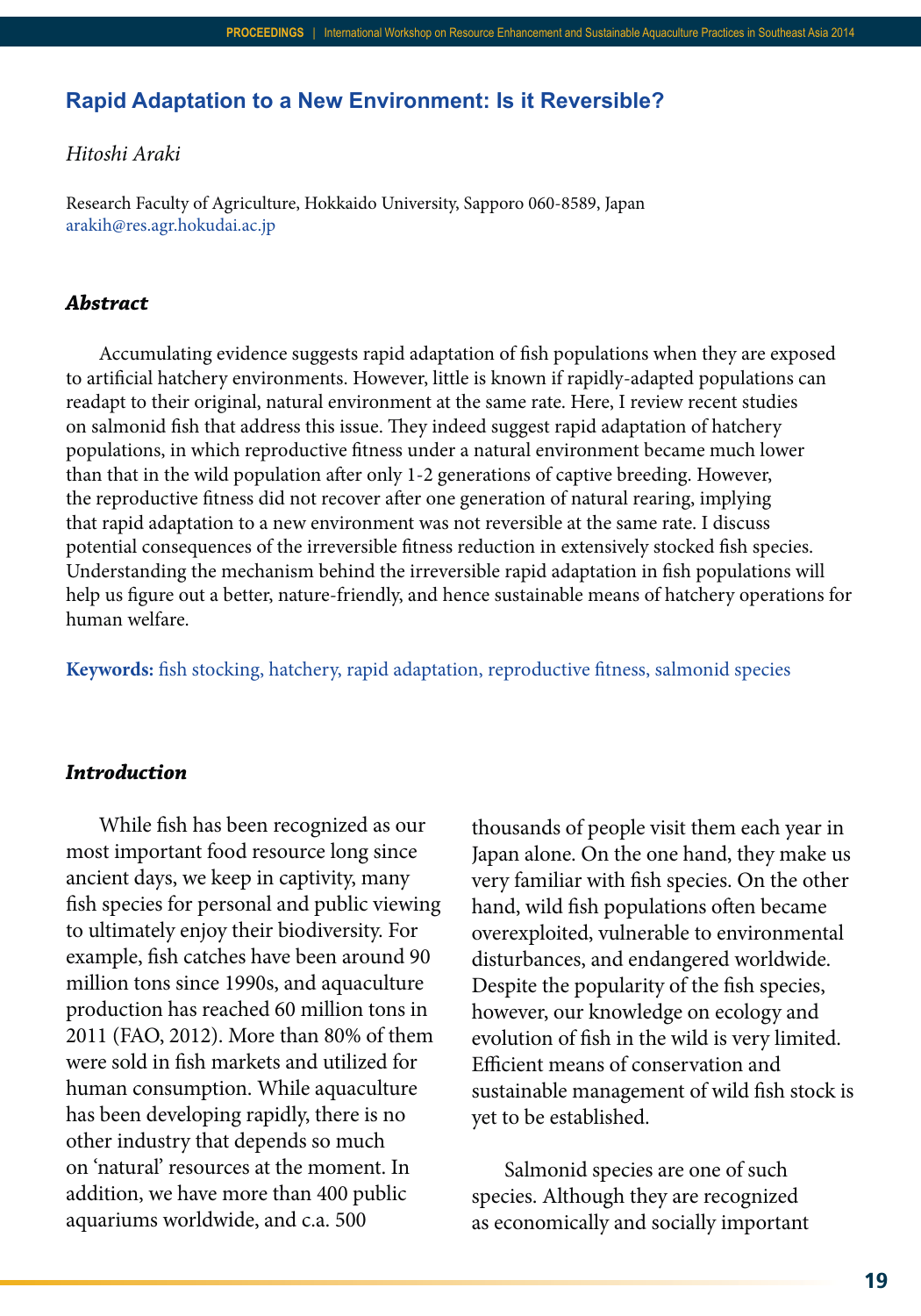species, ecology of salmonid species in the wild is largely uncertain. In this review, I briefly summarize our knowledge on the ecology and adaptive capability of salmonid species, followed by an introduction of related information from my own research and that of my colleagues. It is hoped that this review would contribute to broad discussions on better, sustainable uses of fish for our future generations.

## *Ecology of salmonid species*

Salmonid species are often characterized by their nature of large-scale migration and of homing behavior (Quinn, 2005). However, their life histories are very diverse among individuals, populations and species (Groot and Margolis, 1991). In brief, they are born in cold freshwater, typically in 4-10°C. After a few months from hatching, some already start their migration. Majority of Pacific salmonids, for example, have short freshwater residence as juvenile, whereas rainbow trout (*Oncorhynchus mykiss*, also a part of Pacific salmonids) and the other 'trout' species can live their whole life in freshwater. In fact, some species have multiple life history forms, typically malebiased. O. mykiss is one of them, and its searun form is called steelhead. Brown trout (*Salmo trutta* L.), one of the two species in Atlantic salmonids, also has a sea-run form called sea trout. Just like other salmonid species, they grow fast in the ocean and come back to their natal rivers for reproduction. The basis of their life history differentiation is still unclear, although it is most likely determined through geneticenvironmental interactions.

Ocean migration takes one to a few years. Pink salmon (*O. gorbuscha*) is unique in this context because they have a strict two-year life cycle. Salmon migration range

covers whole of the North Pacific for Pacific salmonid species and a northern part of the Atlantic Ocean for Atlantic salmon (*S. salar*). The time for salmon runs to the river for reproduction varies among species and among populations in the same species. If any, resident fish can spawn together with sea-run fish in the same spawning ground. Resident males often use 'sneaking' behavior for their reproductive success with sea-run females. This is part of the reasons why multiple paternity is common in salmonid species. Although majority of salmonid fish die after the first spawning, trout species and a few sea-run species can repeat the migration and reproduce multiple times in their life (e.g., Atlantic salmon).

## *Rapid adaptation to hatchery environments and its downside*

Due to an increasing demand for salmonid species as a food resource, hatchery and domestication programs have been very popular worldwide. Hatcheries and programs were first established in the late  $19<sup>th</sup>$  century. The rearing technique has been developed and improved for many species, most notably for Atlantic salmon. Together with developments in refrigerated cargo transportation systems, full-life cycle aquaculture enabled us to find this species in fish markets worldwide today. For majority of sea-run Pacific salmonid species however, full-life cycle aquaculture system is either not established yet or unrealistic due to economic reasons. This is why we still depend heavily on fish stocking for salmonid species, which utilizes hatcheries for juvenile development from fertilization to parr or fingerling, typically for <1 year, and releases juveniles into the wild with a hope for their successful return as adults.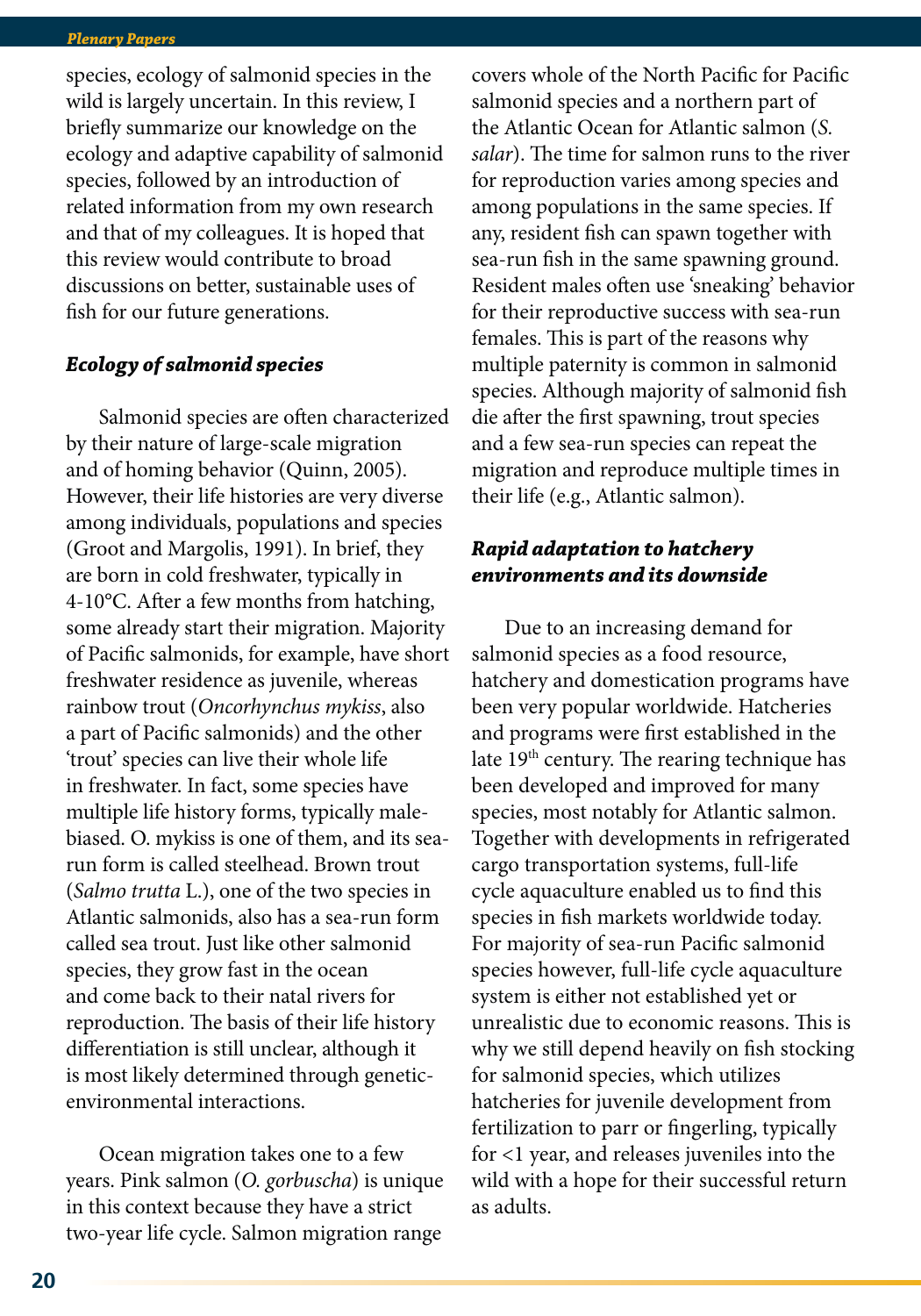One question is whether the hatcheryborn fish can survive well in the wild and return to the point of release so that fisheries can gain from the hatchery fish stocking. Even more profound question is then whether adults that have returned (but not caught) can spawn naturally and reproduce successful progenies. Both questions are important but the latter one is even more critical for conservation and self-sustainable stock management. To answer this question, we used molecular genetic markers to identify individuals and the pedigree of steelhead *Oncorhynchus mykiss* in the Hood River, Oregon, USA (Araki *et al.*, 2007a, 2007b). The DNA-based parentage assignment method, together with highly polymorphic genetic markers (called 'microsatellite'), provided a powerful means of identifying parent(s)-offspring pairs in the field samples of >15,000 returning adults. We found that 'old' hatchery stock performed poor in the system, suggesting only 10-30% of successful natural reproduction compared with wild-born fish that spawned in the same river in the same year (Araki *et al.,* 2007a). The 'old' hatchery stock might have suffered, having come from a non-local origin and from multi-generation captive rearing with the surviving stock becoming forcibly adapted to the artificial rearing environment. The first generation of 'new' hatchery stock, which was designed for conservation, performed much better. Nevertheless, they still showed significantly lower reproductive success than wild fish in the wild (Araki *et al.,* 2007a). On average, the relative reproductive success of the first generation was 0.848, suggesting that they reproduced 15% less than their wild counterpart in the river. The most interesting part of the study was on the second generation of the 'new' hatchery stock – those who had a returning hatchery-born parent and they

themselves were also reared in a hatchery. Their relative reproductive success to their wild counterpart was on average 0.379, which was rather close to that of the 'old' stock above (Araki *et al.*, 2007b). Together with other studies on reproductive fitness of hatchery-born salmonids, we concluded that c.a. 38% of natural reproductive fitness can be lost per captive-reared generation. This result suggests rapid adaptation of fish to the new, artificial environment coinciding with maladaptation to the original, natural environment once they are released (see also Christie *et al.*, 2012).

How general is it? Currently, there are a limited number of comparable studies, and they are all on salmonid species (Araki *et al.*, 2008). The reduced reproductive fitness of hatchery-reared fish was also suggested in Chinook salmon (*O. tshawytscha*) and coho salmon (*O. kisutch*) (Williamson *et al.*, 2010; Thériault *et al.*, 2011 but see also Hess *et al.*, 2012). In addition, there is little evidence for hatchery fish releases helping local wild stock enhancement, together with a few exceptions as a hope for better fish stock management (Araki and Schmid, 2010).

# *Re-adaptation to the original environment?*

The next question is whether offspring of the hatchery-born yet naturallyspawned fish can reproduce well in the wild. Note that the offspring themselves are born, reared and reproduced in the wild. Therefore, if they can re-adapt to their original environment at the same rate as their adaptation rate to the captive environment, we can expect a rapid recovery of reproductive fitness. However, this was not the case for the Hood River steelhead, where we found the rapid decline of reproductive fitness of hatchery-born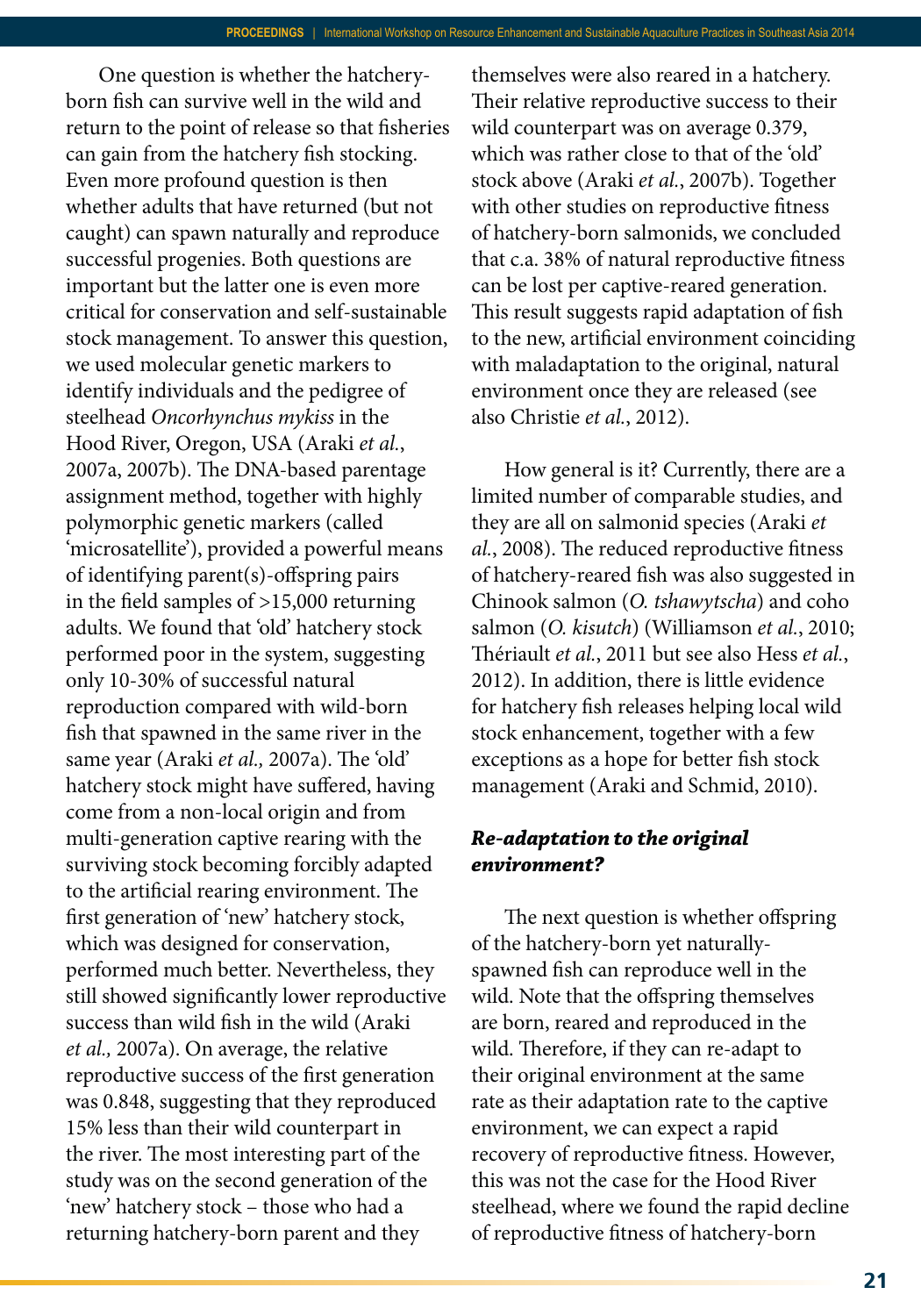fish in the wild (Araki *et al.*, 2009). Among wild-born offspring of hatchery-born parent, fish from two hatchery-born parents had the lowest reproductive fitness. On average, they had 63% lower reproductive success than that of fish from two wild-born parents. Reproductive success of fish from a hatchery-born parent and a wild-born parent was intermediate (on average 13% lower), but the estimate was not significantly different from that of two wild-born parents. These results indicate that even after stopping the fish stocking, remaining wild populations can still suffer from the carry-over effect of past fish stocking (also known as "genetic pollution"). Indeed, we estimated that eight percent of the wild population might have been lost due to the carry-over effect in the case above (Araki *et al.*, 2009). This value strongly depends on the proportion of offspring from two hatchery-born parents, and hence it is most likely sensitive to the amount of fish stocking. If 50% of the mature fish were hatchery-born fish in the wild, for instance, loss of the wild population in the next generation due to the carry-over effect could be >20% in the case above.

# *Conclusion: For better stock management*

We have seen that reproductive fitness of hatchery-born fish reduces very rapidly and that they are suffering from the reduced fitness after being stocked in the wild. And it is likely that this process is not reversible at the same rate. However, there are many questions left. Firstly, it is not entirely clear why reproductive fitness can be reduced so rapidly in captive environment but not in natural environment. The most likely reason is very strong domestication selection reducing not only the reproductive fitness but also genetic variations in the loci under

selection. Once the genetic variation is lost from the population, the selection potential for re-adaptation to natural environment will also be lost. In fact, reduction of neutral genetic variation in hatchery stocks has been reported in many species, suggesting small selection potential left for these stocks (Araki and Schmid, 2010). Most importantly, however, we should identify the trait under domestication selection first because neutral genetic variation does not necessarily reflect the selection potential for re-adaptation to the original environment. This is one of the main reasons why genomic study becomes increasingly important for fishery science. Secondly, we do not know the consequences of coexistence of wild-born and hatchery-born individuals in the wild very well. Theoretical predictions suggest that stocking of hatchery fish with maladapted genetic background can have serious demographic consequences when they interbreed with their wild counterparts (Ford, 2002; Lorenzen, 2008). Using a modeling approach, Satake and Araki (2012) also suggested that intermediate levels of hatchery fish stocking can cause not only reduction in population size in the long term but also local gene pool replacement. But empirical evidence for linking hatchery fish stocking and its outcome in the status of wild stock is scarce at best. Lastly but not least importantly, social responses to the fishery activities are not well documented and predicted. We should bring and keep politicians, stakeholders and local societies in the discussions over the better stock management, so that the risk and potential advantages of fish stocking can be shared among them. It is eventually them who decide what kinds of fish and fisheries should be accepted in the societies, and we are responsible for informing them to find the best solution.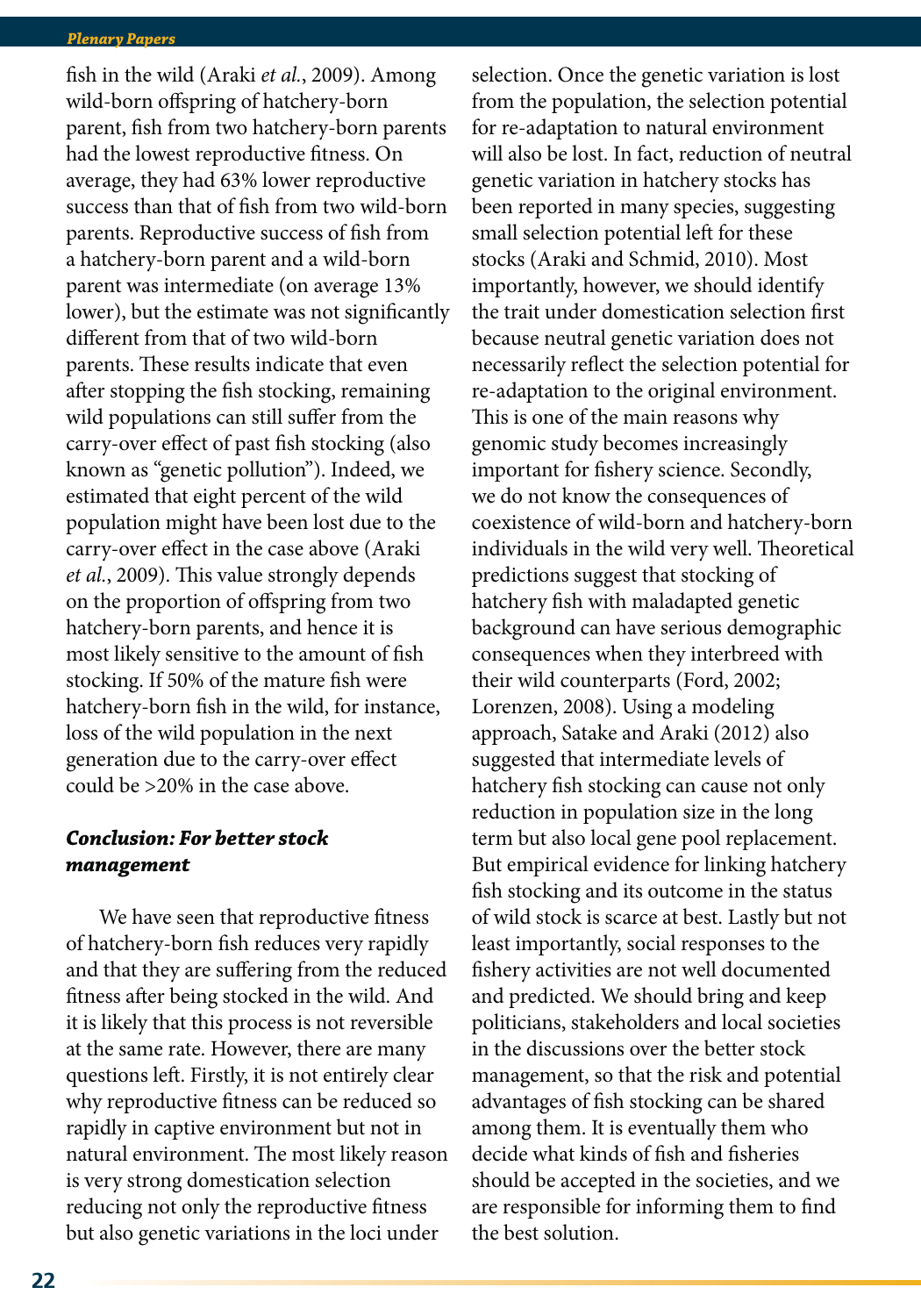### *Acknowledgements*

I thank Dr. Felix G. Ayson, Dr. Maria Rowena R. Romana-Eguia, Dr. Teruo Azuma and other organizers of the International Workshop on Resource Enhancement and Sustainable Aquaculture Practices in Southeast Asia in Iloilo, Philippines, 5-7 March 2014 for the opportunity to participate in this special issue.

### *References*

- Araki H and Schmid C. 2010. Is hatchery stocking a help or harm? Genetics as a key for enhancement and natural reproduction. Aquaculture 308: S2-S11.
- Araki H, Ardren WR, Olsen E, Cooper B and Blouin MS. 2007a. Reproductive success of captive-bred steelhead trout in the wild: Evaluation of three hatchery programs in the Hood River. Conservation Biology 21: 181-190.
- Araki H, Berejikian BA, Ford MJ and Blouin MS. 2008. Fitness of hatcheryreared salmonids in the wild. Evolutionary Applications 1: 342-355.
- Araki H, Cooper B and Blouin MS. 2007b. Genetic effects of captive breeding cause a rapid, cumulative fitness decline in the wild. Science, 318, 100-103.
- Araki H, Cooper B and Blouin MS. 2009. Carry-over effect of captive breeding reduces reproductive fitness of wildborn descendants in the wild. Biology Letters 5: 621-624.
- Christie MR, Marine ML, French RA and Blouin MS. 2012. Genetic adaptation to captivity can occur in a single

generation. Proceedings of the National Academy of Sciences of the USA 109: 238-242.

- FAO. 2012. The state of world fisheries and aquaculture. Food and Agricultural Organization of the United Nations, Rome, Italy.
- Ford MJ. 2002. Selection in captivity during supportive breeding may reduce fitness in the wild. Conservation Biology 16: 815-825.
- Groot G and Margolis L. 1991. Pacific salmon: Life histories. UBC Press, Vancouver.
- Hess MA, Rabe CD, Vogel JL, Stephenson JJ, Nelson DD and Narum SR. 2012. Supportive breeding boosts natural population abundance with minimal negative impacts on fitness of a wild population of Chinook salmon. Molecular Ecology 21: 5236-5250.
- Lorenzen K. 2008. Fish population regulation beyond "Stock and recruitment": the role of densitydependent growth in the recruited stock. Bulletin of Marine Science 83: 181-196.
- Quinn TP. 2005. The behavior and ecology of Pacific salmon and trout. American Fisheries Society.
- Satake A and Araki H. 2012. Stocking of captive-bred fish can cause longterm population decline and gene pool replacement: predictions from a population dynamics model incorporating density-dependent mortality. Theoretical Ecology 5: 283- 296.